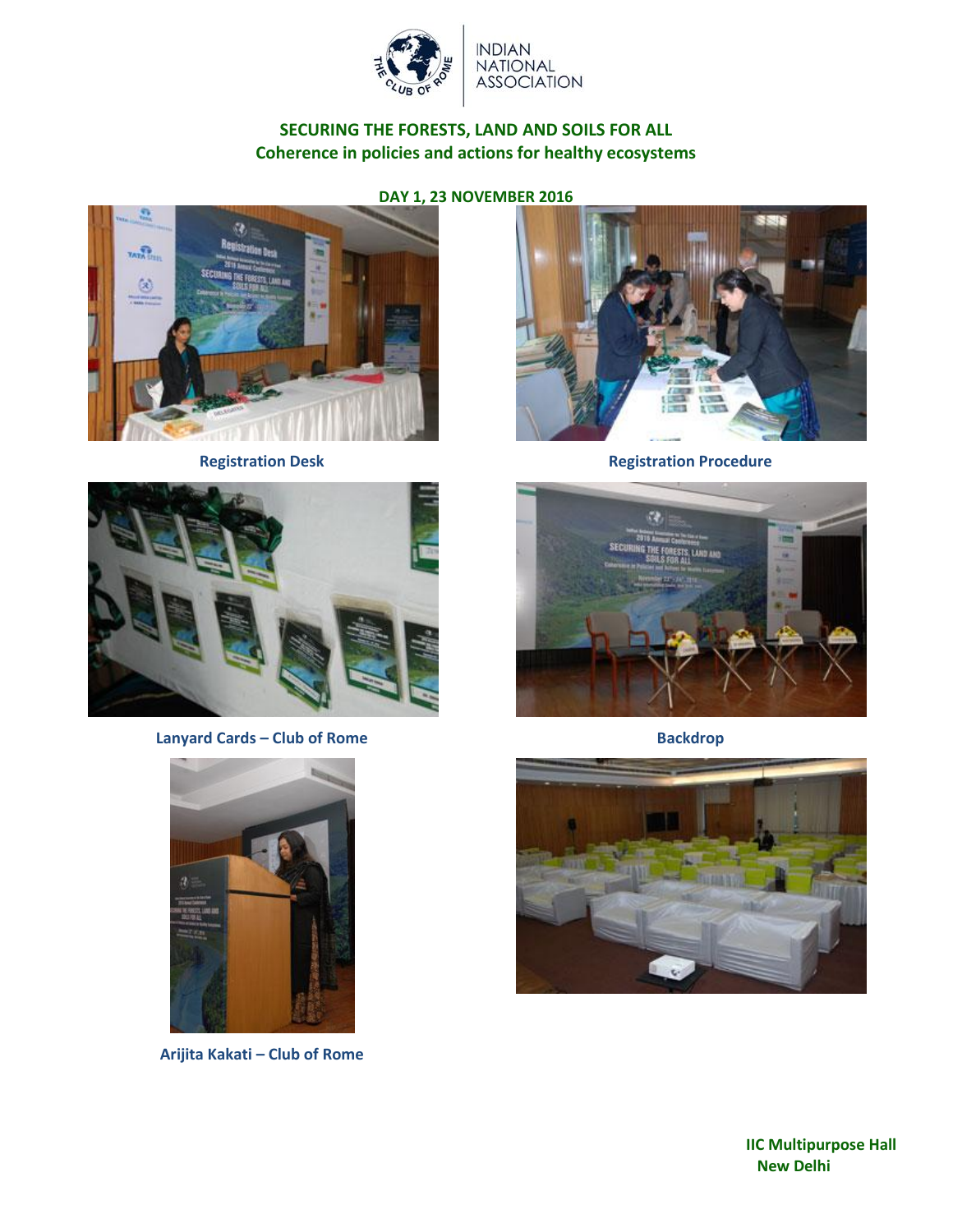

**INDIAN** NATIONAL<br>ASSOCIATION

# **SECURING THE FORESTS, LAND AND SOILS FOR ALL Coherence in policies and actions for healthy ecosystems**

**DAY 1, 23 NOVEMBER 2016**



**Club of Rome (Left to Right)**







**Club of Rome (Left to Right) Chairman and Trustee**



**Welcome photo session At the book display desk**



**Registration Speaker Registration**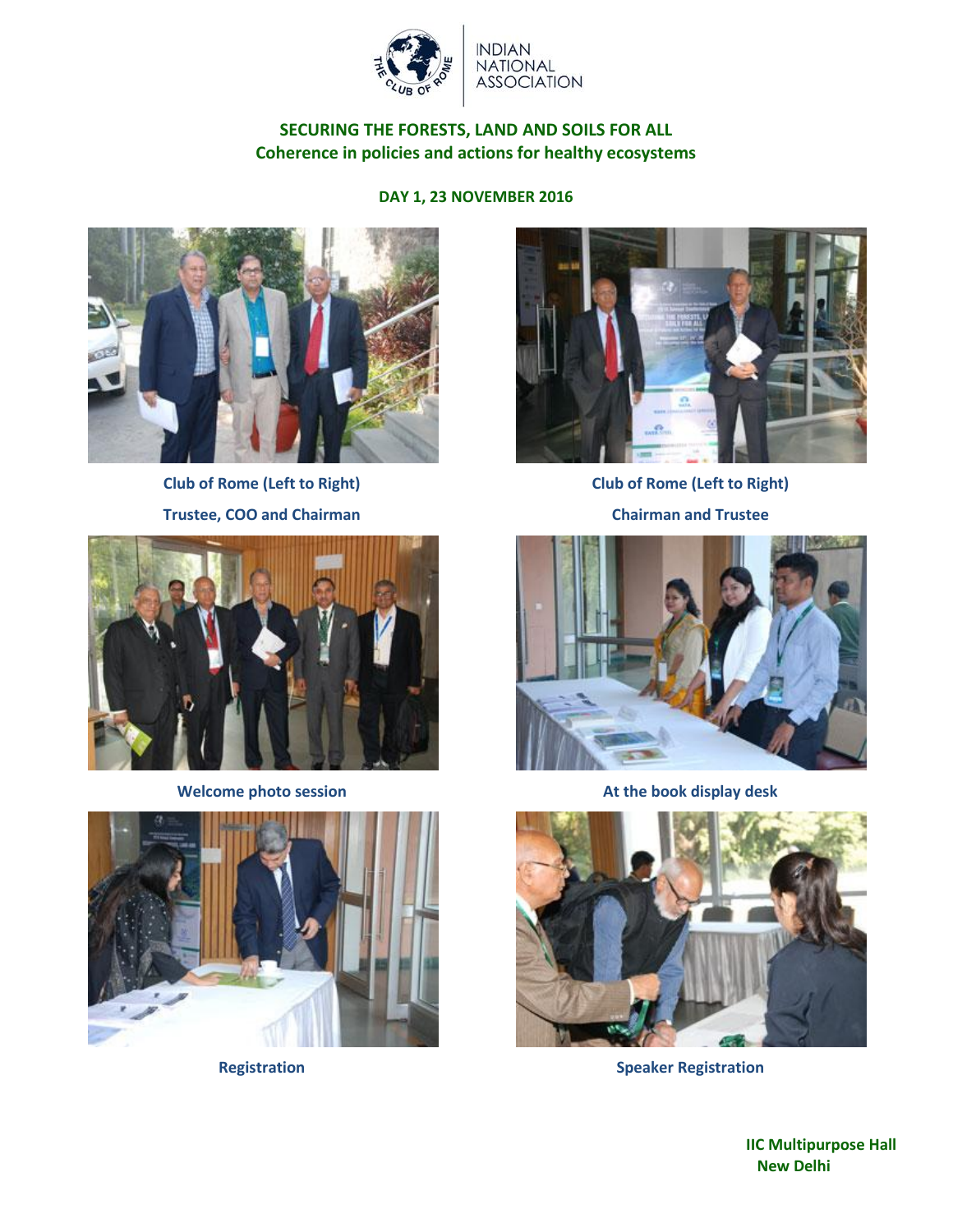

# **INDIAN** NATIONAL<br>ASSOCIATION

## **SECURING THE FORESTS, LAND AND SOILS FOR ALL Coherence in policies and actions for healthy ecosystems**

**DAY 1, 23 NOVEMBER 2016**





**Compere – Sapna Gupta Compere – Sapna Gupta Opening session** 





**Speaker Registration Club of Rome – before the Conference**





**Shri Ranjit Barthakur addressing the audience Shri Ranjit Barthakur giving an insightful speech**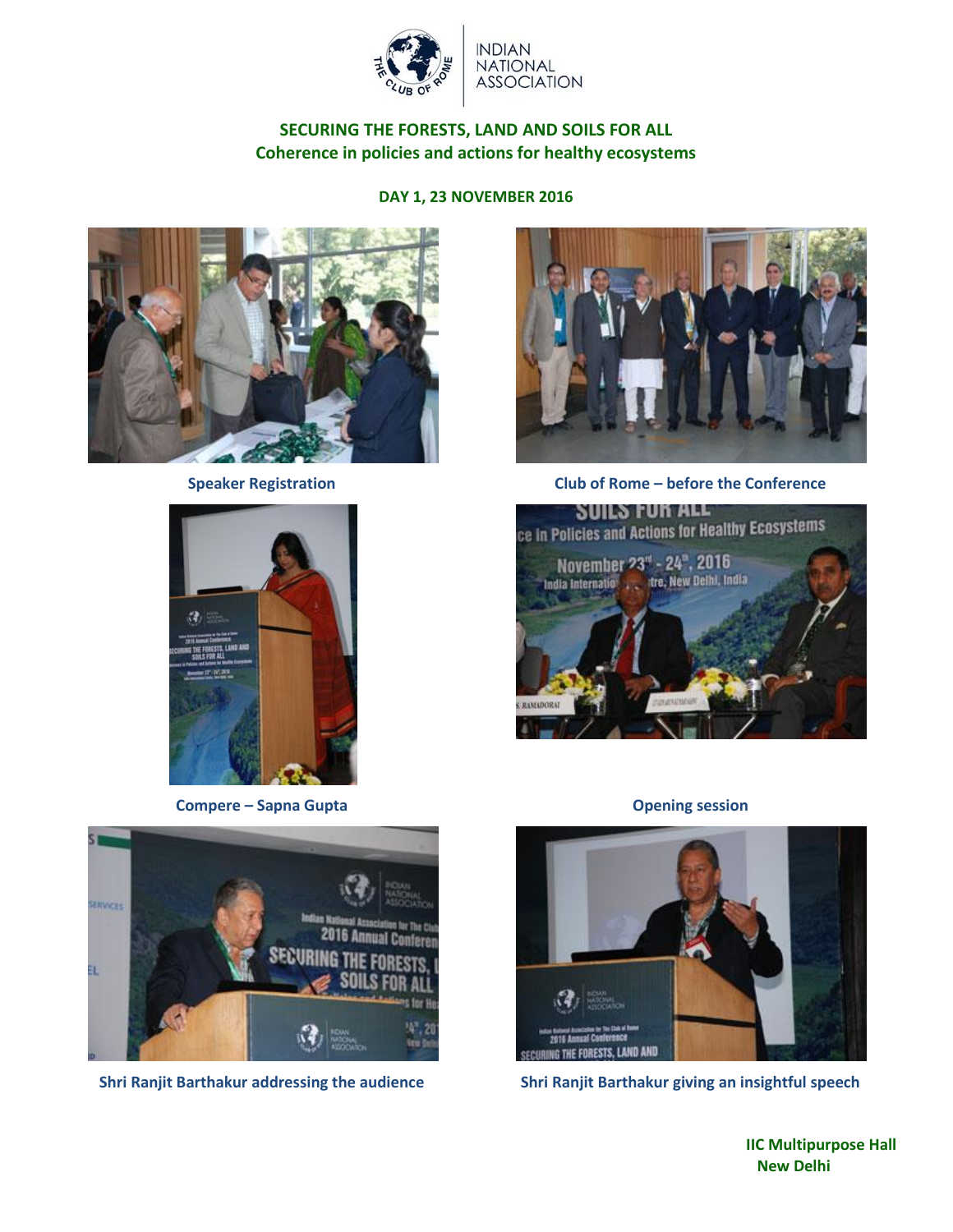

# **NDIAN** NATIONAL<br>ASSOCIATION

# **SECURING THE FORESTS, LAND AND SOILS FOR ALL Coherence in policies and actions for healthy ecosystems**

#### **DAY 1, 23 NOVEMBER 2016**



**Lamp lighting – Shri S Ramadorai Lamp lighting – Dr Ashok Khosla**









**Lamp lighting – Shri Ranjit Barthakur Lamp lighting – Lt Gen Arun Kumar Sahni**



**Lamp lighting – Shri Jitesh Khosla Book Release by the Leadership Team - CoR**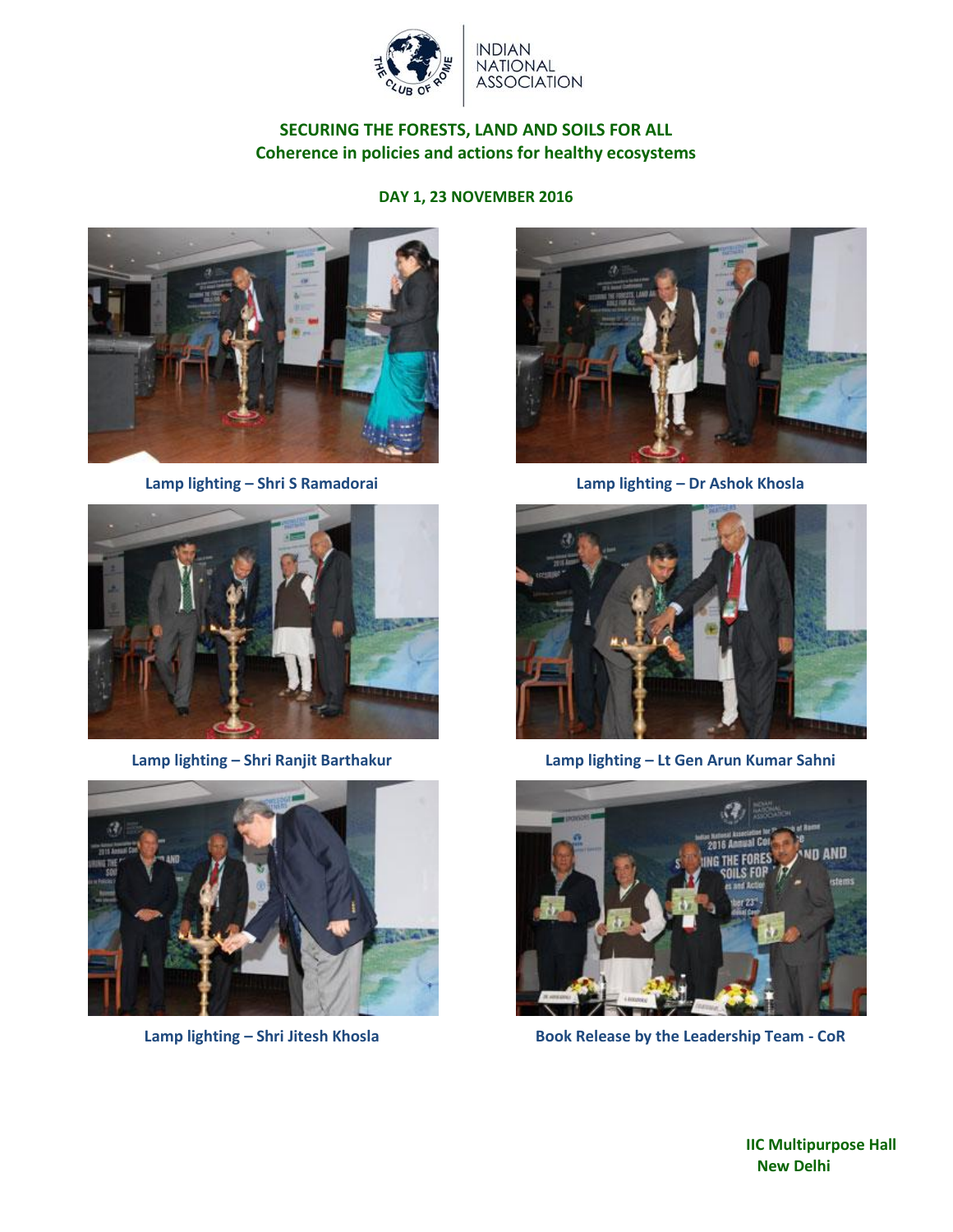

## **SECURING THE FORESTS, LAND AND SOILS FOR ALL Coherence in policies and actions for healthy ecosystems**

**DAY 1, 23 NOVEMBER 2016**



**Report 2015 "Securing Water for All" Launch – Leadership Team**





**Opening Speech – Shri S Ramadorai Opening Speech – Dr Ashok Khosla**





**Opening Speech – Lt Gen Arun Kumar Sahni Plenary 1 – Speakers on the stage**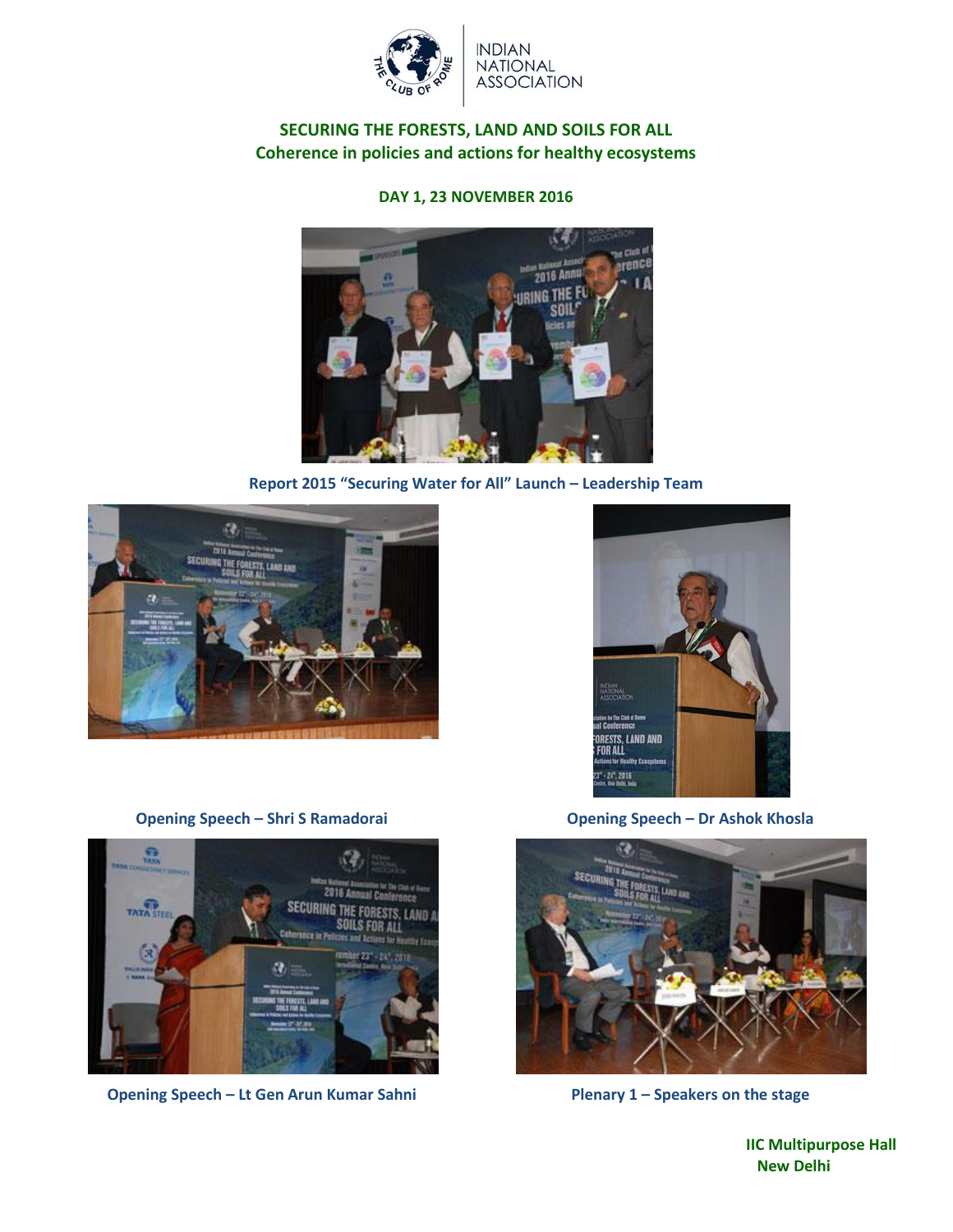

## **SECURING THE FORESTS, LAND AND SOILS FOR ALL Coherence in policies and actions for healthy ecosystems**

#### **DAY 1, 23 NOVEMBER 2016**



**Welcome – Hon'ble Minister Environment Forest and** 

**Climate Change, Shri Anil Madhav Dave**





**Shri S Ramadorai felicitating Hon'ble Minister Plenary 2 – Speakers on the stage**



**Dr Ashok presenting memento to the Hon'ble Minister**



**Hon'ble Minister speaking on Securing the Forests Hon'ble Minister sharing his thoughts with the audience**